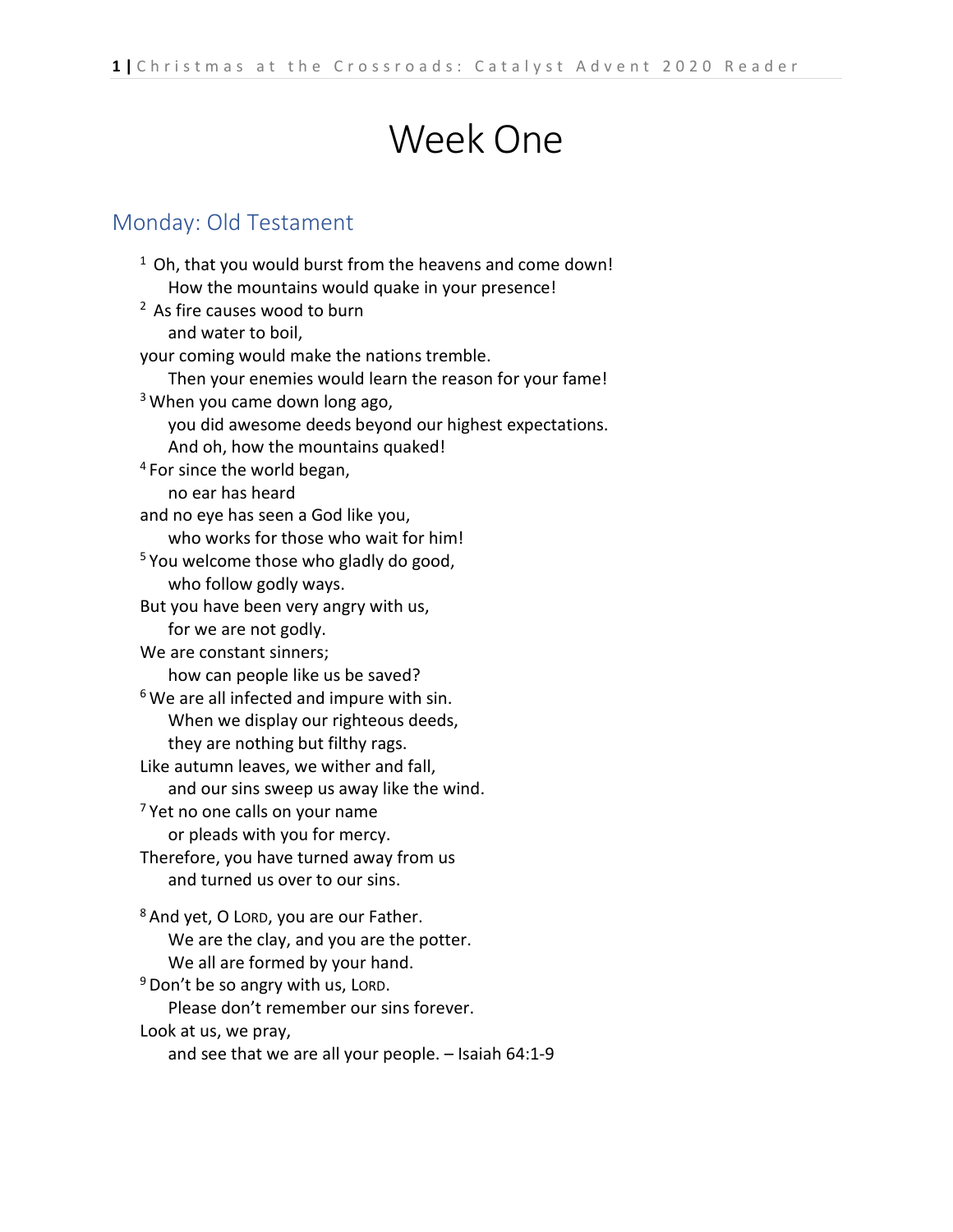### Tuesday: Psalm

Please listen, O Shepherd of Israel, you who lead Joseph's descendants like a flock. O God, enthroned above the cherubim, display your radiant glory  $2$  to Ephraim, Benjamin, and Manasseh. Show us your mighty power. Come to rescue us!  $3$  Turn us again to yourself, O God. Make your face shine down upon us. Only then will we be saved. 4O LORD God of Heaven's Armies, how long will you be angry with our prayers? <sup>5</sup> You have fed us with sorrow and made us drink tears by the bucketful.  $6$  You have made us the scorn of neighboring nations. Our enemies treat us as a joke.  $7$  Turn us again to yourself, O God of Heaven's Armies. Make your face shine down upon us. Only then will we be saved…  $17$  Strengthen the man you love, the son of your choice.  $18$  Then we will never abandon you again.

Revive us so we can call on your name once more.

<sup>19</sup> Turn us again to yourself, O Lord God of Heaven's Armies. Make your face shine down upon us. Only then will we be saved. – Psalm 80:1-7, 17-19

### Wednesday: New Testament

May God our Father and the Lord Jesus Christ give you grace and peace. 4 I always thank my God for you and for the gracious gifts he has given you, now that you belong to Christ Jesus.<sup>5</sup> Through him, God has enriched your church in every way—with all of your eloquent words and all of your knowledge. <sup>6</sup> This confirms that what I told you about Christ is true. <sup>7</sup> Now you have every spiritual gift you need as you eagerly wait for the return of our Lord Jesus Christ. <sup>8</sup> He will keep you strong to the end so that you will be free from all blame on the day when our Lord Jesus Christ returns.  $9$  God will do this, for he is faithful to do what he says, and he has invited you into partnership with his Son, Jesus Christ our Lord. – 1 Corinthians 1:3-9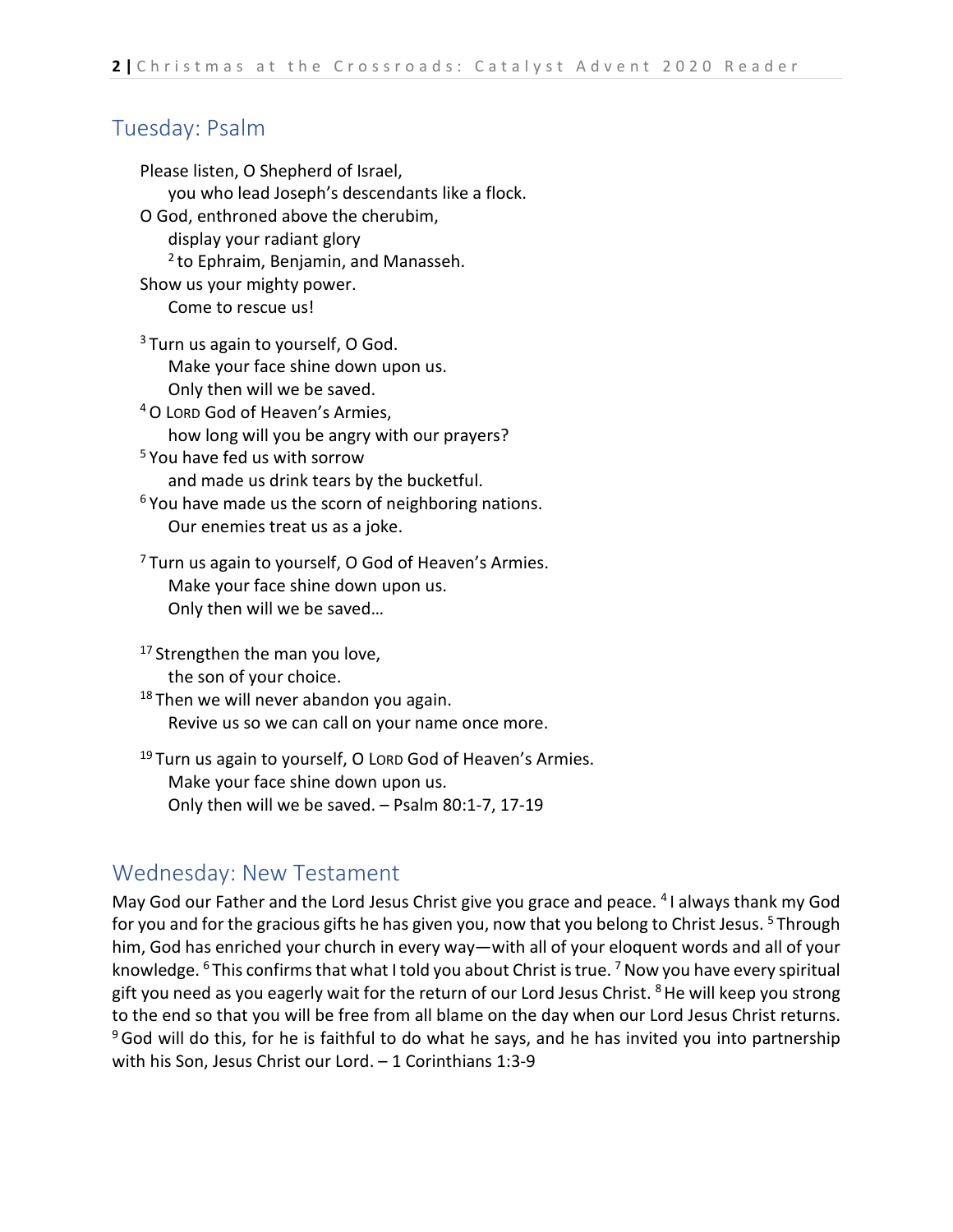### Thursday: Gospel

"At that time, after the anguish of those days,

the sun will be darkened, the moon will give no light,  $25$  the stars will fall from the sky, and the powers in the heavens will be shaken.

 $26$  Then everyone will see the Son of Man coming on the clouds with great power and glory. <sup>27</sup> And he will send out his angels to gather his chosen ones from all over the world—from the farthest ends of the earth and heaven.

<sup>28</sup> "Now learn a lesson from the fig tree. When its branches bud and its leaves begin to sprout, you know that summer is near. <sup>29</sup> In the same way, when you see all these things taking place, you can know that his return is very near, right at the door. <sup>30</sup> I tell you the truth, this generation will not pass from the scene before all these things take place. <sup>31</sup> Heaven and earth will disappear, but my words will never disappear.

 $32$  "However, no one knows the day or hour when these things will happen, not even the angels in heaven or the Son himself. Only the Father knows.  $33$  And since you don't know when that time will come, be on guard! Stay alert!

 $34$  "The coming of the Son of Man can be illustrated by the story of a man going on a long trip. When he left home, he gave each of his slaves instructions about the work they were to do, and he told the gatekeeper to watch for his return. <sup>35</sup> You, too, must keep watch! For you don't know when the master of the household will return—in the evening, at midnight, before dawn, or at daybreak.  $36$  Don't let him find you sleeping when he arrives without warning.  $37$  I say to you what I say to everyone: Watch for him!" – Mark 13:24-37

### Friday: Find the Intersection!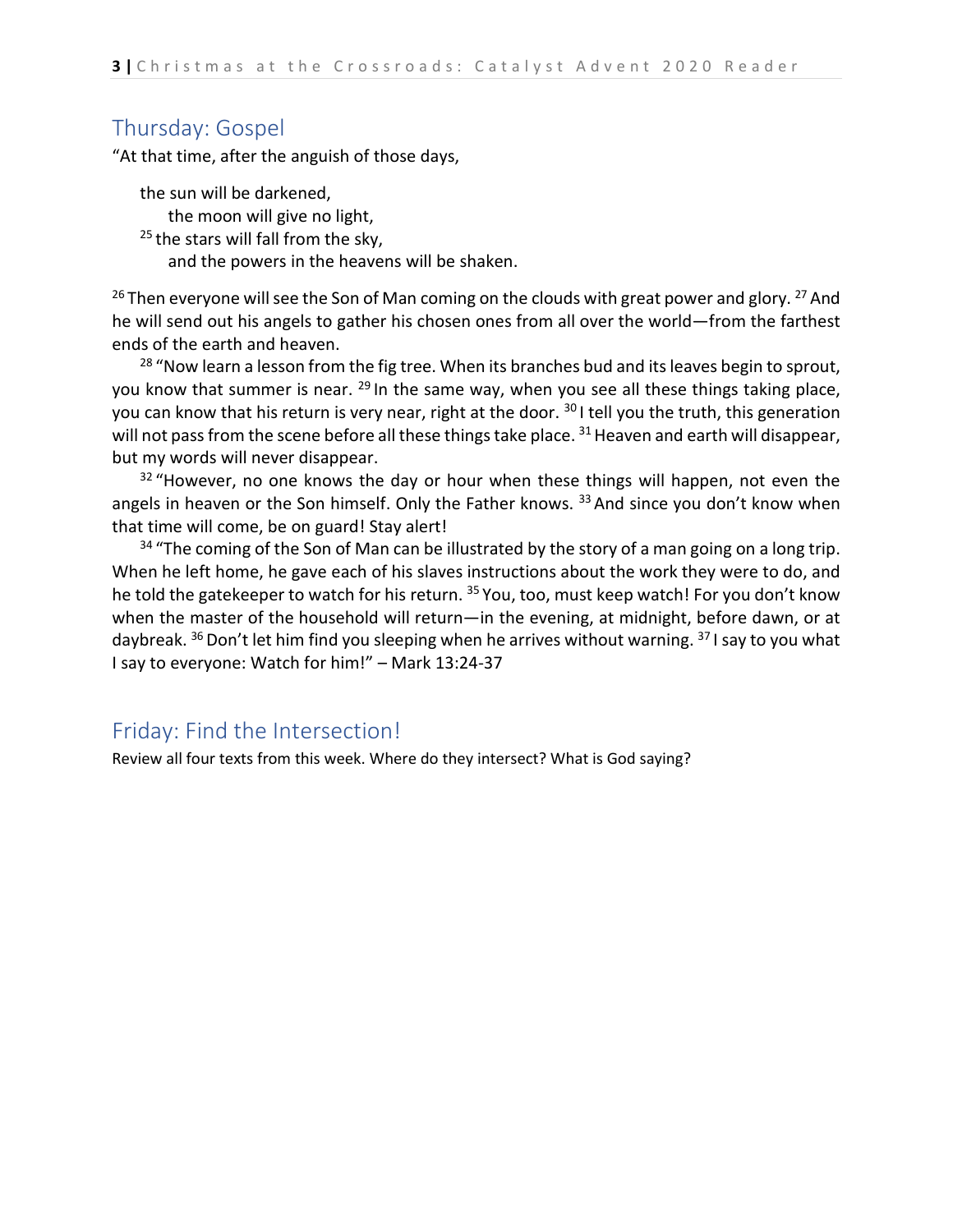## Week Two

### Monday: Old Testament

Comfort, comfort my people," says your God. <sup>2</sup> "Speak tenderly to Jerusalem. Tell her that her sad days are gone and her sins are pardoned. Yes, the LORD has punished her twice over for all her sins."  $3$  Listen! It's the voice of someone shouting, "Clear the way through the wilderness for the LORD! Make a straight highway through the wasteland for our God! <sup>4</sup> Fill in the valleys, and level the mountains and hills. Straighten the curves, and smooth out the rough places.  $5$  Then the glory of the LORD will be revealed, and all people will see it together. The LORD has spoken!" <sup>6</sup> A voice said, "Shout!" I asked, "What should I shout?" "Shout that people are like the grass. Their beauty fades as quickly as the flowers in a field.  $7$  The grass withers and the flowers fade beneath the breath of the LORD. And so it is with people.  $8$  The grass withers and the flowers fade, but the word of our God stands forever." <sup>9</sup>O Zion, messenger of good news, shout from the mountaintops! Shout it louder, O Jerusalem. Shout, and do not be afraid. Tell the towns of Judah, "Your God is coming!"  $10$  Yes, the Sovereign LORD is coming in power.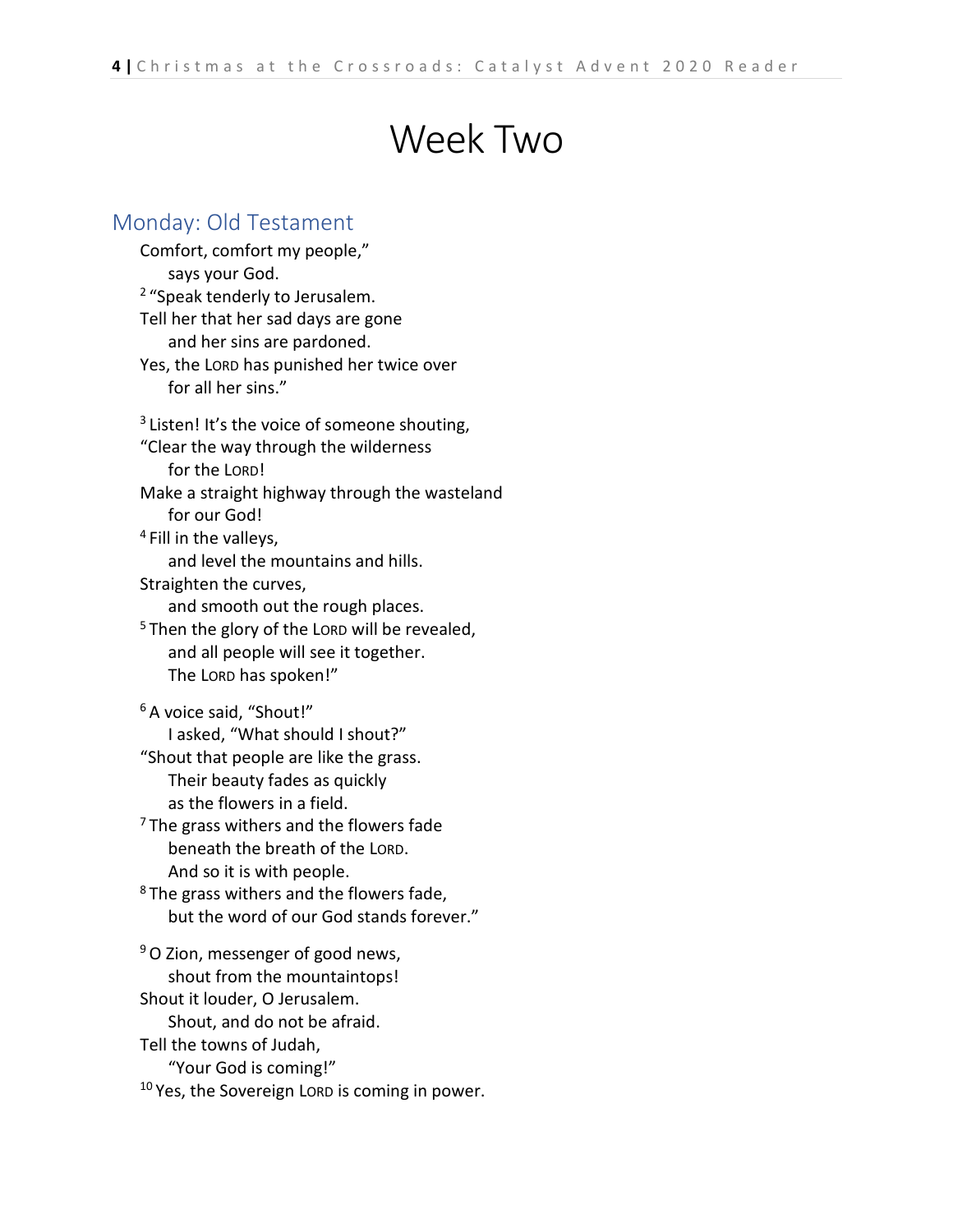He will rule with a powerful arm.

See, he brings his reward with him as he comes.

<sup>11</sup> He will feed his flock like a shepherd.

He will carry the lambs in his arms,

holding them close to his heart.

He will gently lead the mother sheep with their young. – Isaiah 40:1-11

### Tuesday: Psalm

LORD, you poured out blessings on your land! You restored the fortunes of Israel.

 $2$  You forgave the guilt of your people yes, you covered all their sins…

s saying,

for he speaks peace to his faithful people. But let them not return to their foolish ways.

<sup>9</sup> Surely his salvation is near to those who fear him, so our land will be filled with his glory.

<sup>10</sup> Unfailing love and truth have met together. Righteousness and peace have kissed!

<sup>11</sup> Truth springs up from the earth, and righteousness smiles down from heaven.

<sup>12</sup> Yes, the LORD pours down his blessings. Our land will yield its bountiful harvest.

<sup>13</sup> Righteousness goes as a herald before him, preparing the way for his steps. – Psalm 85:1-2, 8-13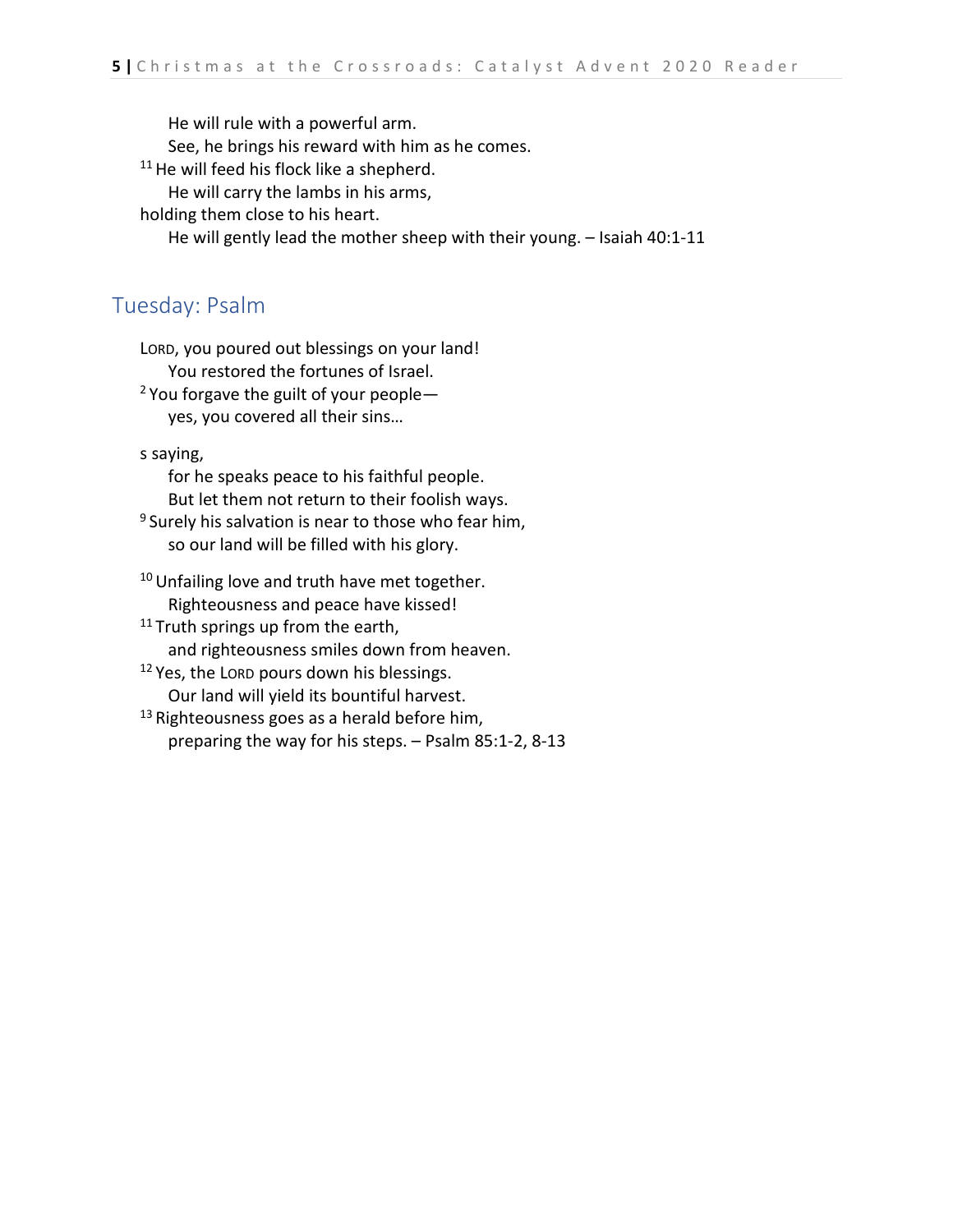### Wednesday: New Testament

But you must not forget this one thing, dear friends: A day is like a thousand years to the Lord, and a thousand years is like a day.  $9$  The Lord isn't really being slow about his promise, as some people think. No, he is being patient for your sake. He does not want anyone to be destroyed, but wants everyone to repent. <sup>10</sup> But the day of the Lord will come as unexpectedly as a thief. Then the heavens will pass away with a terrible noise, and the very elements themselves will disappear in fire, and the earth and everything on it will be found to deserve judgment.

 $11$  Since everything around us is going to be destroyed like this, what holy and godly lives you should live, <sup>12</sup> looking forward to the day of God and hurrying it along. On that day, he will set the heavens on fire, and the elements will melt away in the flames. <sup>13</sup> But we are looking forward to the new heavens and new earth he has promised, a world filled with God's righteousness.

 $14$  And so, dear friends, while you are waiting for these things to happen, make every effort to be found living peaceful lives that are pure and blameless in his sight.

<sup>15</sup> And remember, our Lord's patience gives people time to be saved.  $-2$  Peter 3:8-15a

### Thursday: Gospel

This is the Good News about Jesus the Messiah, the Son of God. It began  $2$  just as the prophet Isaiah had written:

"Look, I am sending my messenger ahead of you, and he will prepare your way.  $3$  He is a voice shouting in the wilderness, 'Prepare the way for the LORD's coming! Clear the road for him!' "

<sup>4</sup> This messenger was John the Baptist. He was in the wilderness and preached that people should be baptized to show that they had repented of their sins and turned to God to be forgiven. <sup>5</sup> All of Judea, including all the people of Jerusalem, went out to see and hear John. And when they confessed their sins, he baptized them in the Jordan River.  $6$  His clothes were woven from coarse camel hair, and he wore a leather belt around his waist. For food he ate locusts and wild honey.

 $<sup>7</sup>$  John announced: "Someone is coming soon who is greater than I am—so much greater that</sup> I'm not even worthy to stoop down like a slave and untie the straps of his sandals. <sup>8</sup> I baptize you with water, but he will baptize you with the Holy Spirit!" – Mark 1:1-8

### Friday: Find the Intersection!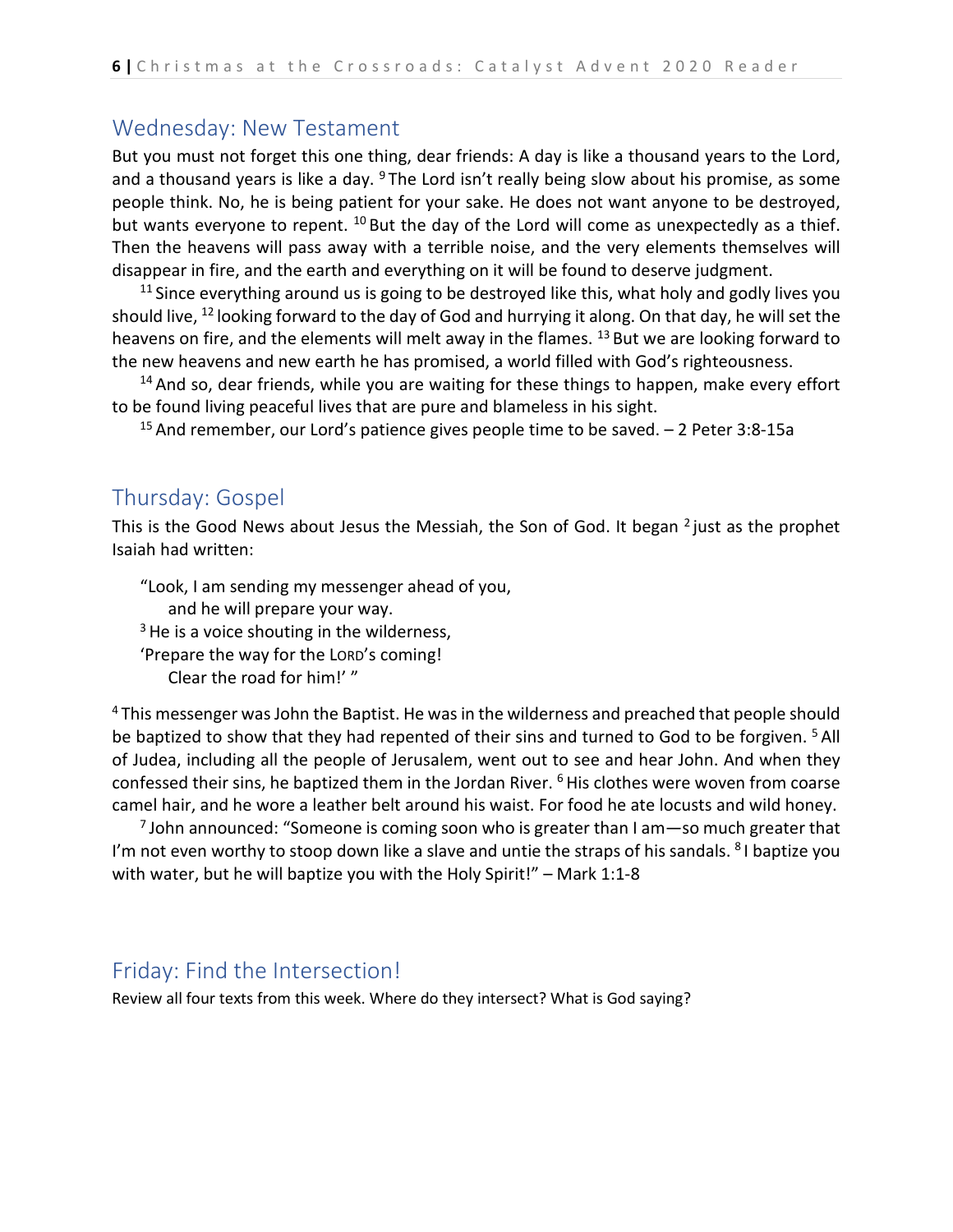# Week Three

### Monday: Old Testament

| The Spirit of the Sovereign LORD is upon me,                                        |
|-------------------------------------------------------------------------------------|
| for the LORD has anointed me                                                        |
| to bring good news to the poor.                                                     |
| He has sent me to comfort the brokenhearted                                         |
| and to proclaim that captives will be released                                      |
| and prisoners will be freed.                                                        |
| <sup>2</sup> He has sent me to tell those who mourn                                 |
| that the time of the LORD's favor has come,                                         |
| and with it, the day of God's anger against their enemies.                          |
| <sup>3</sup> To all who mourn in Israel,                                            |
| he will give a crown of beauty for ashes,                                           |
| a joyous blessing instead of mourning,                                              |
| festive praise instead of despair.                                                  |
| In their righteousness, they will be like great oaks                                |
| that the LORD has planted for his own glory.                                        |
| <sup>4</sup> They will rebuild the ancient ruins,                                   |
| repairing cities destroyed long ago.                                                |
| They will revive them,                                                              |
| though they have been deserted for many generations                                 |
| <sup>8</sup> "For I, the LORD, love justice.                                        |
| I hate robbery and wrongdoing.                                                      |
| I will faithfully reward my people for their suffering                              |
| and make an everlasting covenant with them.                                         |
| <sup>9</sup> Their descendants will be recognized                                   |
| and honored among the nations.                                                      |
| Everyone will realize that they are a people                                        |
| the LORD has blessed."                                                              |
| <sup>10</sup> I am overwhelmed with joy in the LORD my God!                         |
| For he has dressed me with the clothing of salvation                                |
| and draped me in a robe of righteousness.                                           |
| I am like a bridegroom dressed for his wedding                                      |
| or a bride with her jewels.                                                         |
| <sup>11</sup> The Sovereign Lorp will show his justice to the nations of the world. |
| Everyone will praise him!                                                           |
| His righteousness will be like a garden in early spring,                            |
| with plants springing up everywhere. - Isaiah 61:1-4, 8-11                          |
|                                                                                     |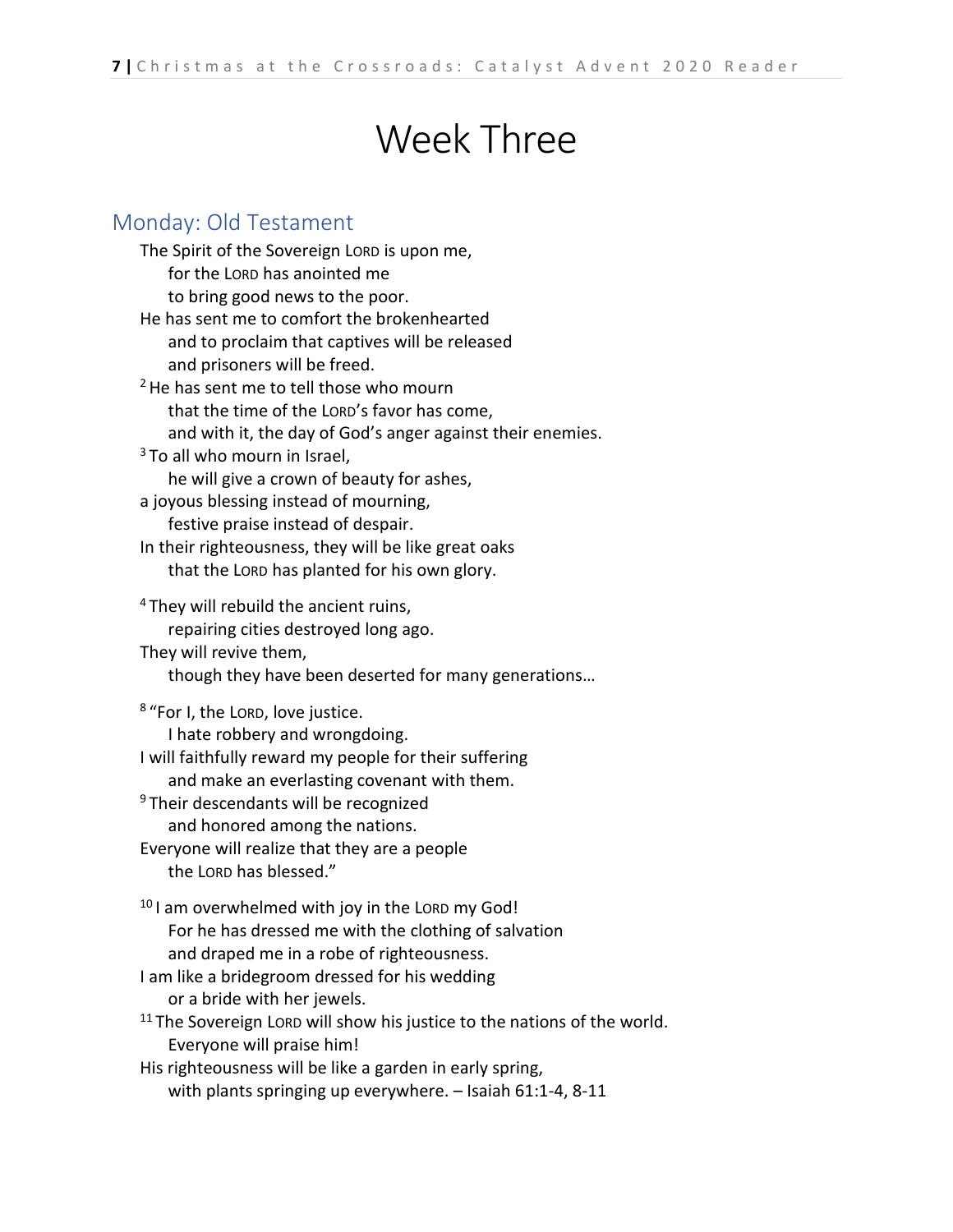### Tuesday: Psalm

*Sometimes, the Lectionary replaces a Psalm with another song from Scripture. This week, we're reading Mary's song she sings to celebrate her pregnancy. It's called the Magnificat (the first word in the Latin translation of the passage).*

- Oh, how my soul praises the Lord. <sup>47</sup> How my spirit rejoices in God my Savior! 48 For he took notice of his lowly servant girl,
	- and from now on all generations will call me blessed.
- 49 For the Mighty One is holy, and he has done great things for me.
- $50$  He shows mercy from generation to generation to all who fear him.
- $51$  His mighty arm has done tremendous things! He has scattered the proud and haughty ones.
- $52$  He has brought down princes from their thrones and exalted the humble.
- $53$  He has filled the hungry with good things and sent the rich away with empty hands.
- <sup>54</sup> He has helped his servant Israel and remembered to be merciful.
- <sup>55</sup> For he made this promise to our ancestors, to Abraham and his children forever." – Luke 1:46b-55

### Wednesday: New Testament

Always be joyful. <sup>17</sup> Never stop praying. <sup>18</sup> Be thankful in all circumstances, for this is God's will for you who belong to Christ Jesus.

<sup>19</sup> Do not stifle the Holy Spirit. <sup>20</sup> Do not scoff at prophecies, <sup>21</sup> but test everything that is said. Hold on to what is good. <sup>22</sup> Stay away from every kind of evil.

 $23$  Now may the God of peace make you holy in every way, and may your whole spirit and soul and body be kept blameless until our Lord Jesus Christ comes again. <sup>24</sup> God will make this happen, for he who calls you is faithful. – 1 Thessalonians 5:16-24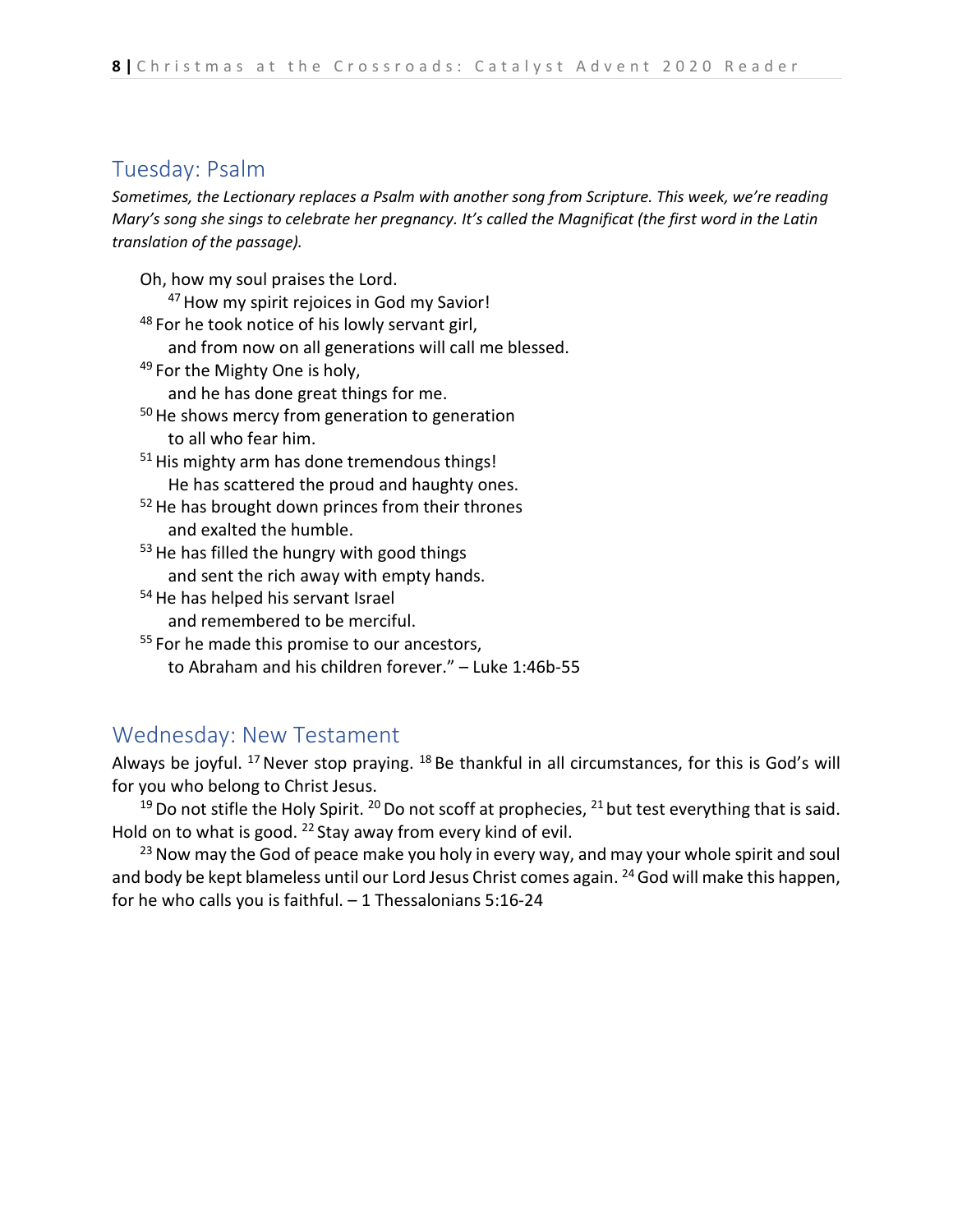### Thursday: Gospel

God sent a man, John the Baptist,  $^7$  to tell about the light so that everyone might believe because of his testimony. 8 John himself was not the light; he was simply a witness to tell about the light…

This was John's testimony when the Jewish leaders sent priests and Temple assistants from Jerusalem to ask John, "Who are you?" <sup>20</sup> He came right out and said, "I am not the Messiah."

 $21$  "Well then, who are you?" they asked. "Are you Elijah?"

"No," he replied. "Are you the Prophet we are expecting?" "No."

 $22$  "Then who are you? We need an answer for those who sent us. What do you have to say about yourself?"

 $23$  John replied in the words of the prophet Isaiah:

"I am a voice shouting in the wilderness, 'Clear the way for the LORD's coming!' "

<sup>24</sup> Then the Pharisees who had been sent  $25$  asked him, "If you aren't the Messiah or Elijah or the Prophet, what right do you have to baptize?"

 $26$  John told them, "I baptize with water, but right here in the crowd is someone you do not recognize. 27 Though his ministry follows mine, I'm not even worthy to be his slave and untie the straps of his sandal."

 $28$  This encounter took place in Bethany, an area east of the Jordan River, where John was baptizing. – John 1:6-8, 19-28

### Friday: Find the Intersection!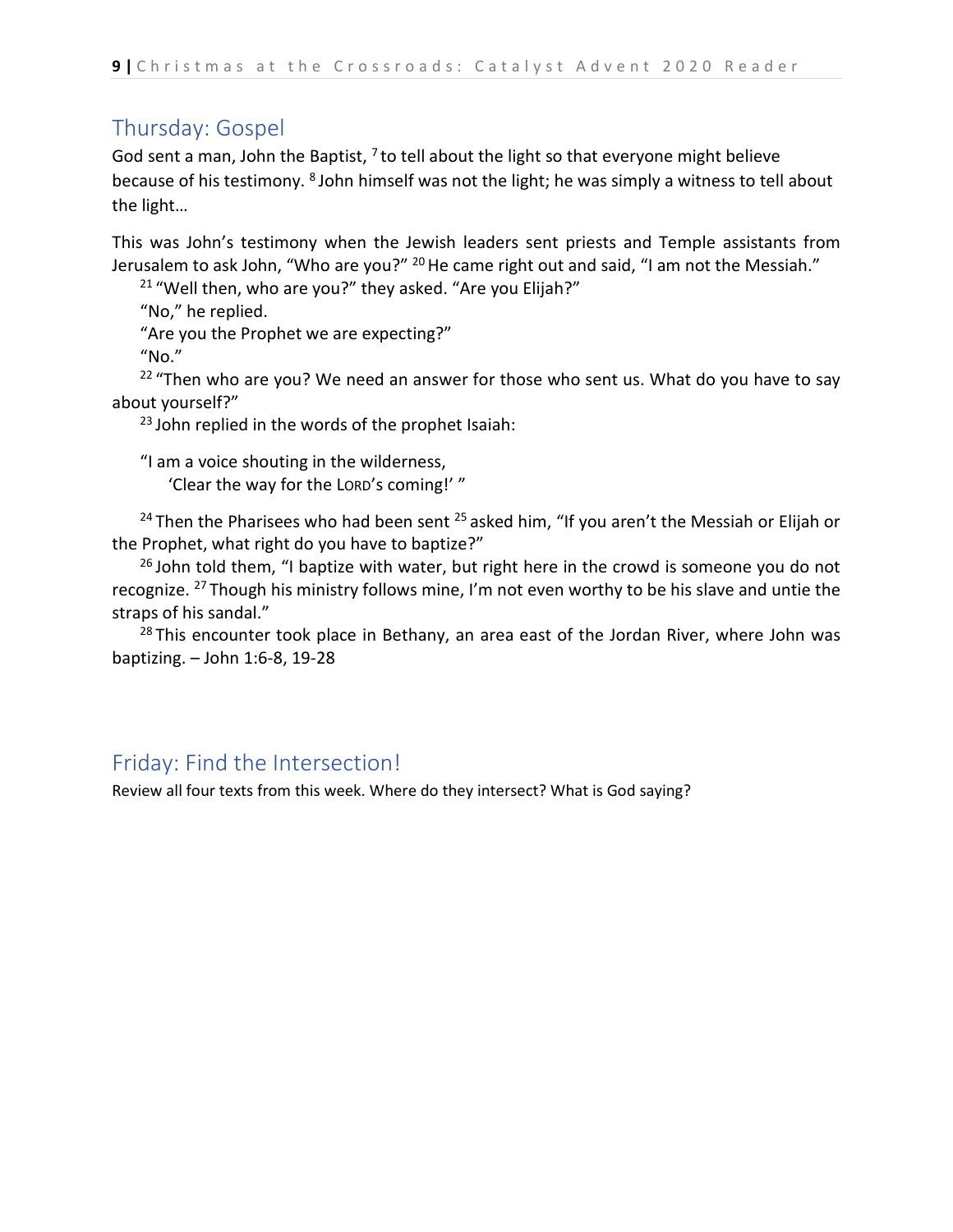# Week Four

#### Monday: Old Testament

When King David was settled in his palace and the LORD had given him rest from all the surrounding enemies, <sup>2</sup> the king summoned Nathan the prophet. "Look," David said, "I am living in a beautiful cedar palace, but the Ark of God is out there in a tent!"

<sup>3</sup> Nathan replied to the king, "Go ahead and do whatever you have in mind, for the LORD is with you."

 $4$  But that same night the LORD said to Nathan,

<sup>5</sup> "Go and tell my servant David, 'This is what the LORD has declared: Are you the one to build a house for me to live in? <sup>6</sup> I have never lived in a house, from the day I brought the Israelites out of Egypt until this very day. I have always moved from one place to another with a tent and a Tabernacle as my dwelling. <sup>7</sup> Yet no matter where I have gone with the Israelites, I have never once complained to Israel's tribal leaders, the shepherds of my people Israel. I have never asked them, "Why haven't you built me a beautiful cedar house?" '

<sup>8</sup> "Now go and say to my servant David, 'This is what the LORD of Heaven's Armies has declared: I took you from tending sheep in the pasture and selected you to be the leader of my people Israel. <sup>9</sup> I have been with you wherever you have gone, and I have destroyed all your enemies before your eyes. Now I will make your name as famous as anyone who has ever lived on the earth! <sup>10</sup> And I will provide a homeland for my people Israel, planting them in a secure place where they will never be disturbed. Evil nations won't oppress them as they've done in the past,  $11$  starting from the time I appointed judges to rule my people Israel. And I will give you rest from all your enemies.

" 'Furthermore, the LORD declares that he will make a house for you—a dynasty of kings! … Your house and your kingdom will continue before me for all time, and your throne will be secure forever.' " – 2 Samuel 7:1-11, 16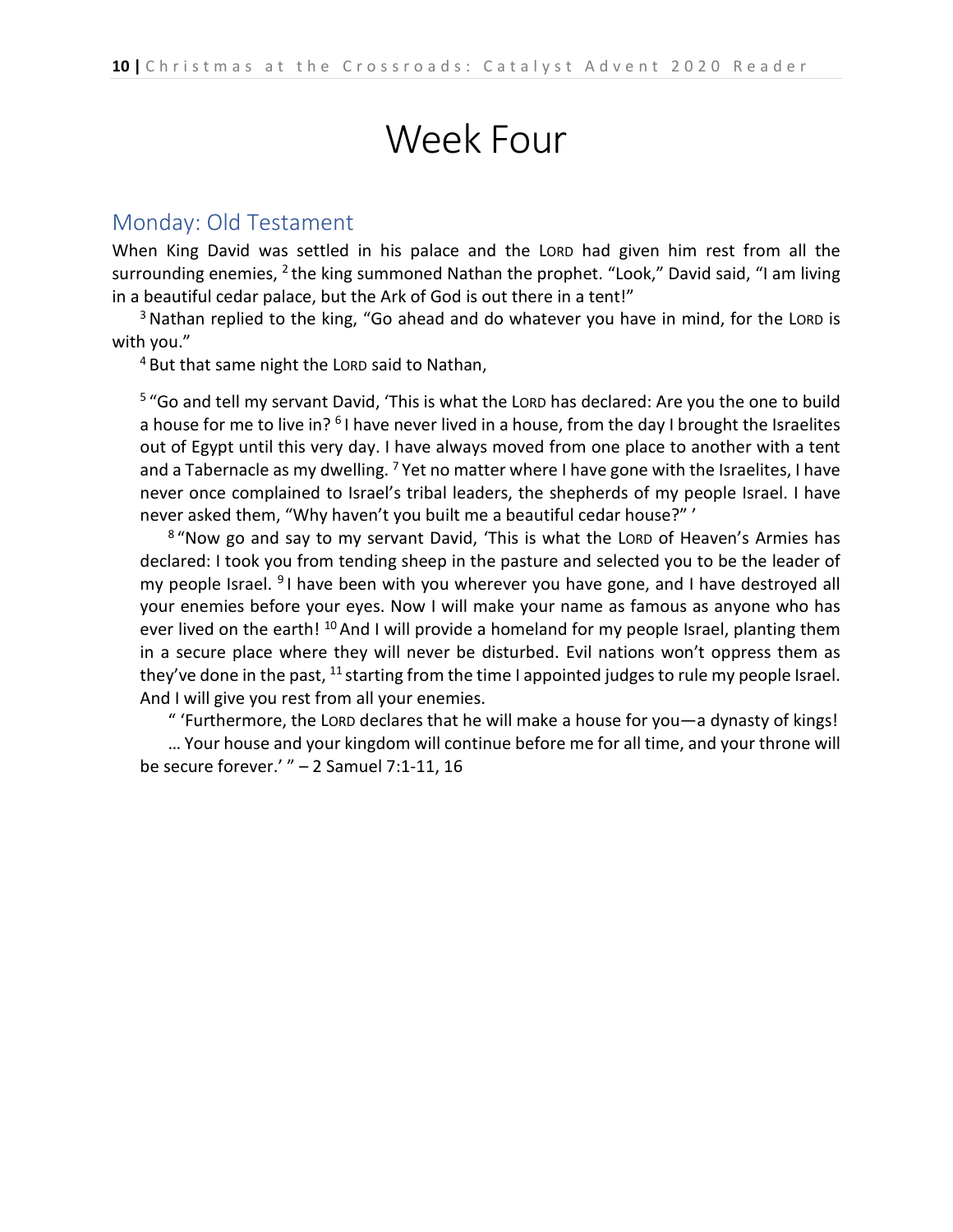### Tuesday: Psalm

- I will sing of the LORD's unfailing love forever! Young and old will hear of your faithfulness.
- <sup>2</sup> Your unfailing love will last forever. Your faithfulness is as enduring as the heavens.
- $3$  The LORD said, "I have made a covenant with David, my chosen servant. I have sworn this oath to him:
- <sup>4</sup> 'I will establish your descendants as kings forever; they will sit on your throne from now until eternity…'

"Long ago you spoke in a vision to your faithful people. You said, "I have raised up a warrior.

I have selected him from the common people to be king.

- <sup>20</sup> I have found my servant David. I have anointed him with my holy oil.
- $21$  I will steady him with my hand; with my powerful arm I will make him strong.
- <sup>22</sup> His enemies will not defeat him, nor will the wicked overpower him.
- <sup>23</sup> I will beat down his adversaries before him and destroy those who hate him.
- $24$  My faithfulness and unfailing love will be with him, and by my authority he will grow in power.
- <sup>25</sup> I will extend his rule over the sea, his dominion over the rivers.
- <sup>26</sup> And he will call out to me, 'You are my Father, my God, and the Rock of my salvation.' – Psalm 89:1-4, 19-26

### Wednesday: New Testament

Now all glory to God, who is able to make you strong, just as my Good News says. This message about Jesus Christ has revealed his plan for you Gentiles, a plan kept secret from the beginning of time. <sup>26</sup> But now as the prophets foretold and as the eternal God has commanded, this message is made known to all Gentiles everywhere, so that they too might believe and obey him. <sup>27</sup> All glory to the only wise God, through Jesus Christ, forever. Amen. – Romans 16:25-27